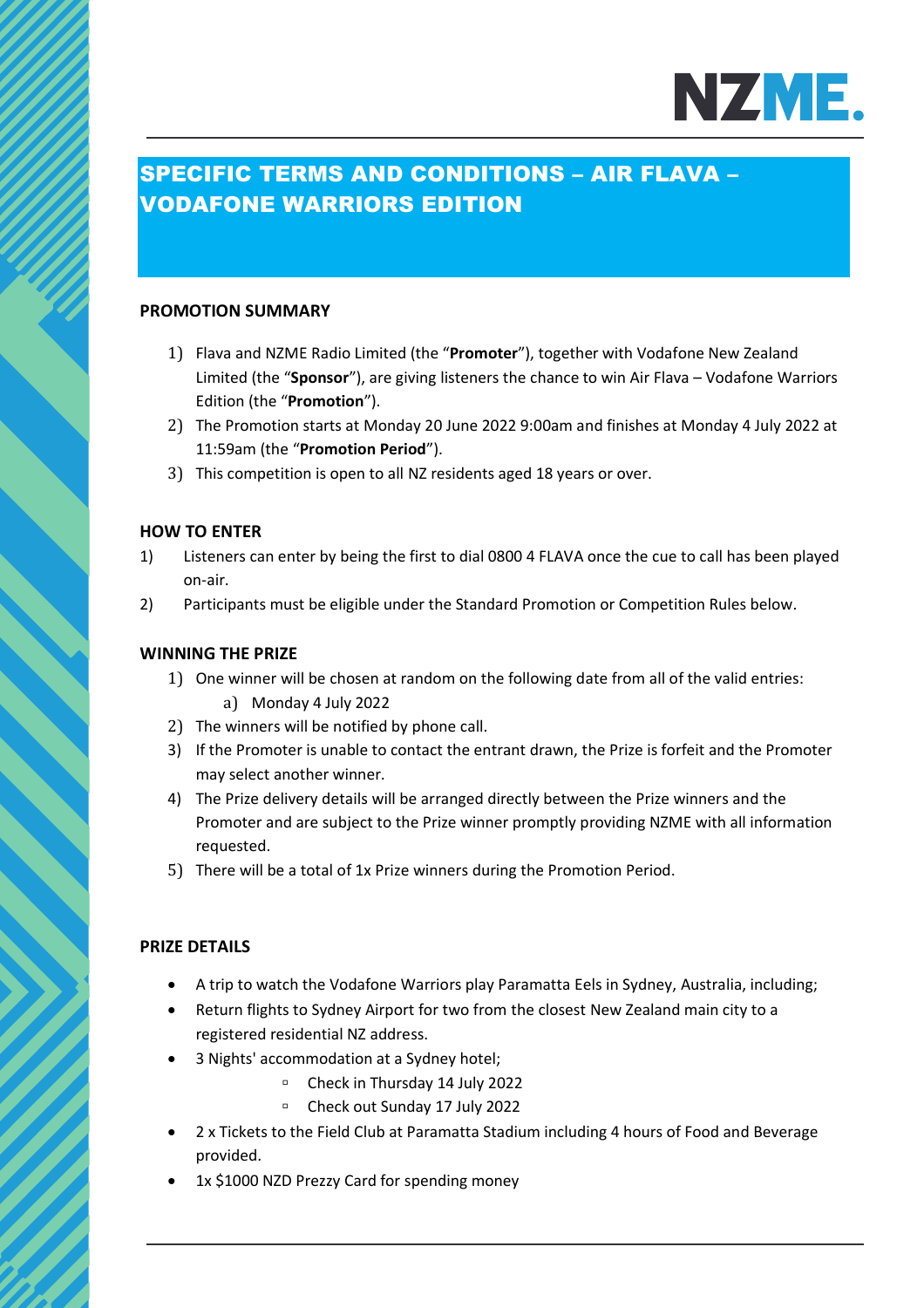• The Prize is as stated, non-negotiable, non-transferable and cannot be exchanged.

### **OTHER**

- 1. The Prize winner is responsible for providing their correct contact details to receive payment.
- 2. The Promoter takes no responsibility for any failure or delay in delivering the Prize but will provide all reasonable assistance in cases where the Prize is not received by the Prize winners.
- 3. The Prize will be forfeited if the Prize winner fails to provide their contact or bank account details or validly claim the Prize within 24 hours from the end of the Promotion Period.
- 4. These Terms and Conditions (including the Promotion Period) may be amended and the Promotion terminated at any time by the Promoter.
- 5. The Promoter's decisions on all entry and promotion matters are final and no correspondence will be entered into.
- 6. Entry into this Promotion is deemed to be acceptance of these terms and conditions.
- 7. Participants grant NZME permission to use their name, photograph, voice and film recordings in which they appear, in connection with the Promotion and for future promotion and marketing purposes and waive any claims to royalty, right or remuneration for such use. This includes the right to use on NZME's websites, Facebook pages, on air and other publications of NZME.
- 8. The Promoter and the Sponsor will collect and use, for the purposes of the Promotion, personal information from you (for example your email address and other contact details). Participants consent to the Promoter sharing their personal information with the Sponsor for the purposes of the Promotion and for the purpose of the Sponsor providing you with information about the Sponsor's products and services.
- 9. Any personal information provided to the Promoter and/ or Sponsor will be collected, held and used in accordance with the respective privacy policies of each:
	- [Promoter's privacy policy](https://www.nzme.co.nz/media/5ihfylhk/nzme-privacy-policy_may2021_v2.pdf)
- 10. You have the right to request access to and correction of your personal information (where such information is readily retrievable) by contacting the Promoter (flava@flava.co.nz) and/or the Sponsor
- 11. The Promotion is subject to these Specific Terms and the Standard Promotion or Competition Rules below.
- 12. By entering into this Promotion, you have agreed to accept these terms and conditions, the Promoter's website terms of access and privacy policy.
- 13. Please contact flava@flava.co.nz with any queries.

# STANDARD PROMOTION OR COMPETITION RULES

### **Definitions**

'NZME' means all companies in the NZME Group including but not limited to NZME Holdings Limited, NZME Publishing Limited, NZME Radio Limited, and all brands and operating companies controlled by or associated with those entities.

The **'Promoter'** is NZME. '**Disqualified Participants**' are: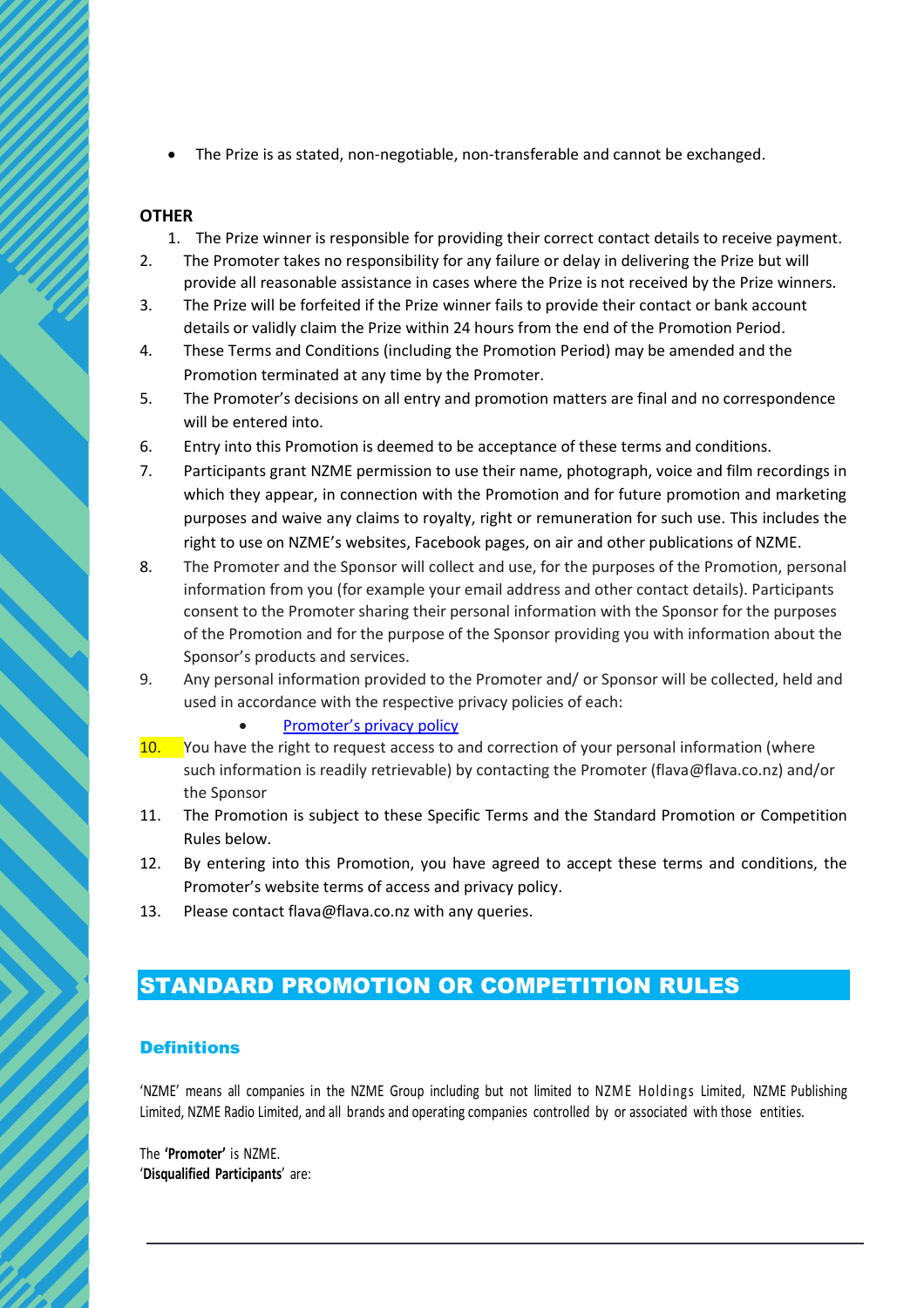- (a) all NZME employees, all employees of participating sponsors or promoters and/or advertising agencies and their Immediate Families;
- (b) all people under the age of 18 years
- (c) all people who have won a prize from the channel/station running this promotion in the last 14 days. If the previously won prize was valued at over \$1000 the winner must stand-down from entering for a period of 90 days.

'**Immediate Families**' include spouses, grandparents, parents, children, and grandchildren, whether by marriage, past marriages, remarriage, adoption, co-habitation or other family extension.

### Entry

- **1.** These Promotion or Competition Rules ('the **Rules**') apply to all NZME Promotions or Competitions (collectively the '**Promotion**') conducted on or off air and by means of any medium – o n line, radio, print, or a connected device. The Rules may change from time to time.
- **2.** If a particular Promotion has specific rules or terms ('the '**Specific Rules**') those Specific Rules will apply if there is any inconsistency with the Rules.
- **3.** Unless otherwise stated in the Specific Rules registration, entry or vote is limited to 1 per person. Where multiple registrations, entries or votes are acceptable, each must be made separately.
- **4.** Entry into the Promotion is deemed to be acceptance of the Rules and the Specific Rules and confirmation that the entrant has the necessary authority (for example from the bill payer or owner of a telephone) to enter the Promotion.
- **5.** No purchase is necessary to win or participate in the Promotion, unless specified in the Specific Rules.
- **6.** The Promotion is open to New Zealand Residents only. Disqualified Participants may not enter in the Promotion.
- **7.** NZME reserves the right to exclude any person from participating in the Promotion on reasonable grounds.
- **8.** NZME reserves the right to refuse to award any prize to an entrant who NZME decides (in its sole discretion) has violated the Rules (including the Specific Rules), gained unfair advantage in participating in the Promotion or won using fraudulent means.
- **9.** By participating, entrants grant NZME exclusive permission to use their names, characters, photographs, videos, voices and likeness in connection with the Promotion and for future promotion and marketing purposes and waive any claims to royalty, right or remuneration for such use.
- **10.** All entrant personal details must be valid and up to date and will be held by NZME and may be used for the purpose of the Promotion and for future promotion and marketing purposes in accordance with NZME Privacy Policy (see www.NZME.co.nz) unless otherwise directed by contestants at the time of entry.
- **11.** You consent to NZME sharing the personal information you have provided upon entry into this competition with third parties as required in order to provide the prize to you.
- **12.** Personal information provided at the time of entry is presumed to be true and, in the case of text or email notification – active, through to and beyond the date of the Promotion's completion.
- **13.** Where the Promotion involves texting, the following apply:
	- a) Standard sms text charges will apply, unless otherwise stated in the Specific Rules and will depend on the entrant's particular plan or agreement with their phone service provider;
	- b) Any form of automated text message is invalid;
	- c) The telephone number from which the entry was made will be stored in a database. The entrant has a two-business-day period from the time of entry to request removal from the database. If no request is made it is deemed acceptance that the information can be used for future promotion and marketing purposes; and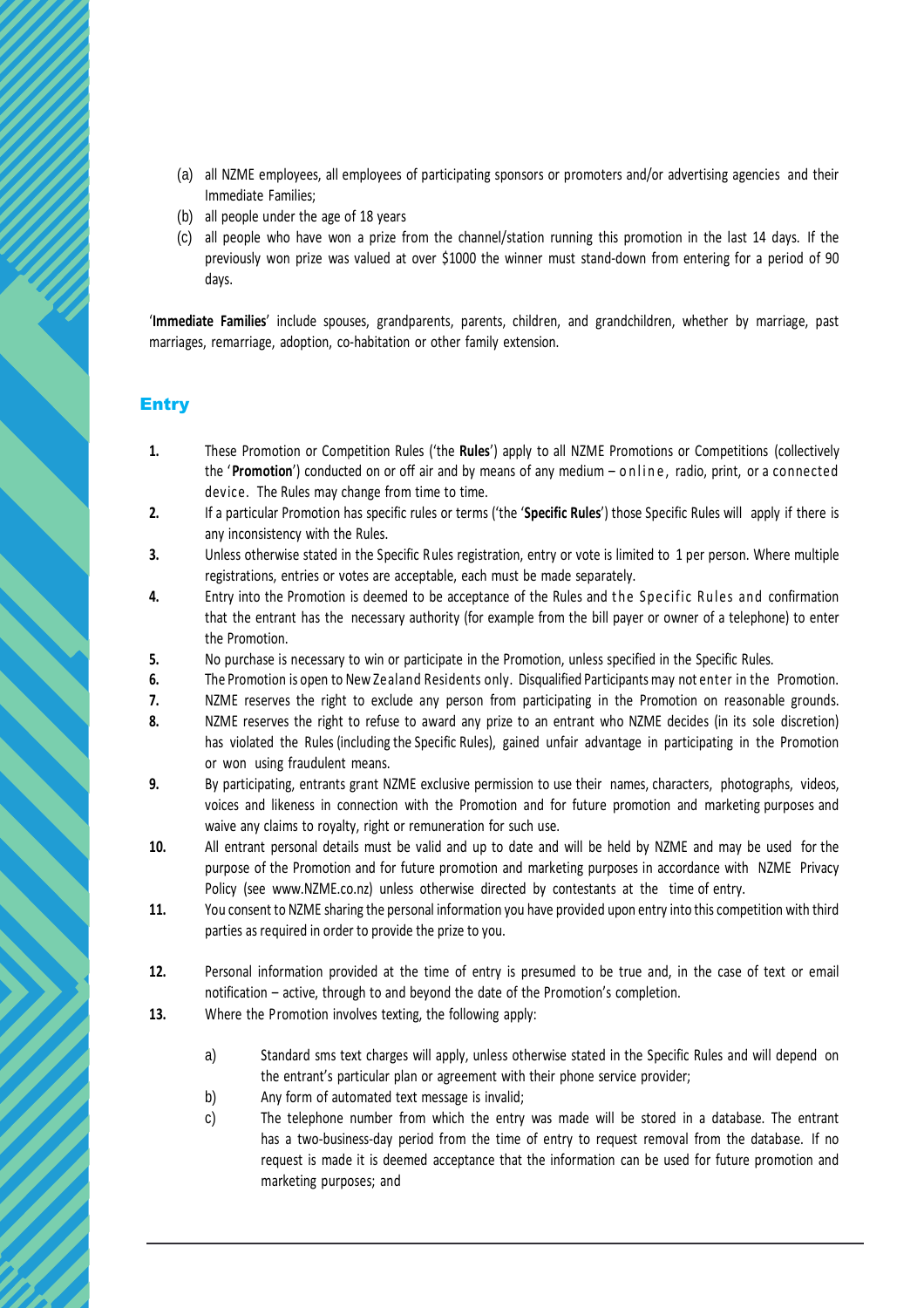d) NZME takes no responsibility for text costs incurred after the Promotion has closed as stipulated in the Specific Rules.

## Winning the Prize

- **14.** Only the person who originally entered the Promotion can be awarded the prize (the '**Winner**').
- **15.** The Winner will be determined in the manner set out in the Rules or the Specific Rules if not specified then as determined by the Promoter who shall for this purpose be deemed the judge (the '**Judge**').
- **16.** The Judge's determination of the Winner will be final and no correspondence will be entered into.
- **17.** The Winner will be notified by email, phone (voice or text), mail or in person and must be available for the preparation of all publicity that may be required by NZME. Where attempts to contact the Winner fail (eg when the Winner cannot be contacted by phone after three attempts or mail sent is returned) the Judge will select another winner. If, after successful notification, the prize is not collected within two months of being announced it will be regarded as forfeit. (Note: 3 attempts to contact the Winner will include individual calls to any numbers provided at the time of entry. However, should the prize's total worth equal less than NZD\$250 and be a liveto-air draw, only one failed attempt at contact will be acceptable before the Judge selects another winner.)
- **18.** The Prize is not redeemable for cash or transferable. No other family members, friends, office associates or any other person will be able to participate on the Winner's behalf. In the event that the Prize specified in the Competition becomes unavailable for any reason the Promoter may substitute a prize of like or equal value.
- **19.** Where the Winner is required to claim the prize in person, they must provide proper identification (eg driver's licence, passport, birth certificate). If the Winner is under the age of 18 years their parent or legal guardian must accompany the Winner or give their prior written consent to the award of the Prize.
- **20.** The Winner takes the Prize entirely at his/her own risk and indemnifies NZME in respect of any claim for any accident, injury, property damage or loss of life that may occur in connection with the prize. The Winner is responsible for all insurance, tax or other costs that may be associated with the Prize. Where the Prize has associated terms and conditions the Winner accepts the Prize subject to those terms and conditions and restrictions.
- **21.** Where the Prize includes air travel and/or accommodation, either international or domestic (the '**Travel Prize**'):
	- (1) the Winner MUST have valid documentation, including but not limited to valid passports and Visas, which meet the requirements of immigration and other government authorities at every destination.
		- (a) Any fines, penalties, payments or expenditures incurred as a result of such documents not meeting the requirements of those authorities (including any costs associated with delay, will be the sole responsibility of the Winner).
		- (b) When the Travel Prize includes travel to or through the United States, it is the Winner's responsibility when travelling into or through (transiting included) the United States under the Visa Waiver Program to apply for an Electronic System for Travel Authorisation (ESTA) no later than 72 hours prior to departure if required. The winner must visit the US Department of Homeland Security website and fill in the required information. The cost of the ESTA is the sole responsibility of the Winner.
		- (2) The Winner and their travelling companion (if applicable) must travel together at all times. The Winner is responsible for transport from their residence to their nearest international airport for flight departure and from their nearest international airport to their residence upon returning to New Zealand.
		- (3) Flight tickets are available on the regular scheduled services of each airline and are subject to seasonal embargos. The flight itinerary may have to be adjusted depending on the airline's departure city and their current flight schedule. Unless otherwise specified, the air travel is economy class.
		- (4) Any changes to travel dates or additional accommodation outside the travel period specified in the Travel Prize details, made by the winner, which incur additional costs, are to be paid by the Travel Prize winner.
		- (5) Unless explicitly stated in the Specific Rules, the Winner will be responsible for expenses including, but not limited to, spending money, meals, drinks, transport, laundry charges, activities, incidentals, taxes (excluding departure and any other flight associated taxes included within the Travel Prize), gratuities, services charges, passports, visas, travel insurance and all other ancillary costs associated with redeeming the Travel Prize.